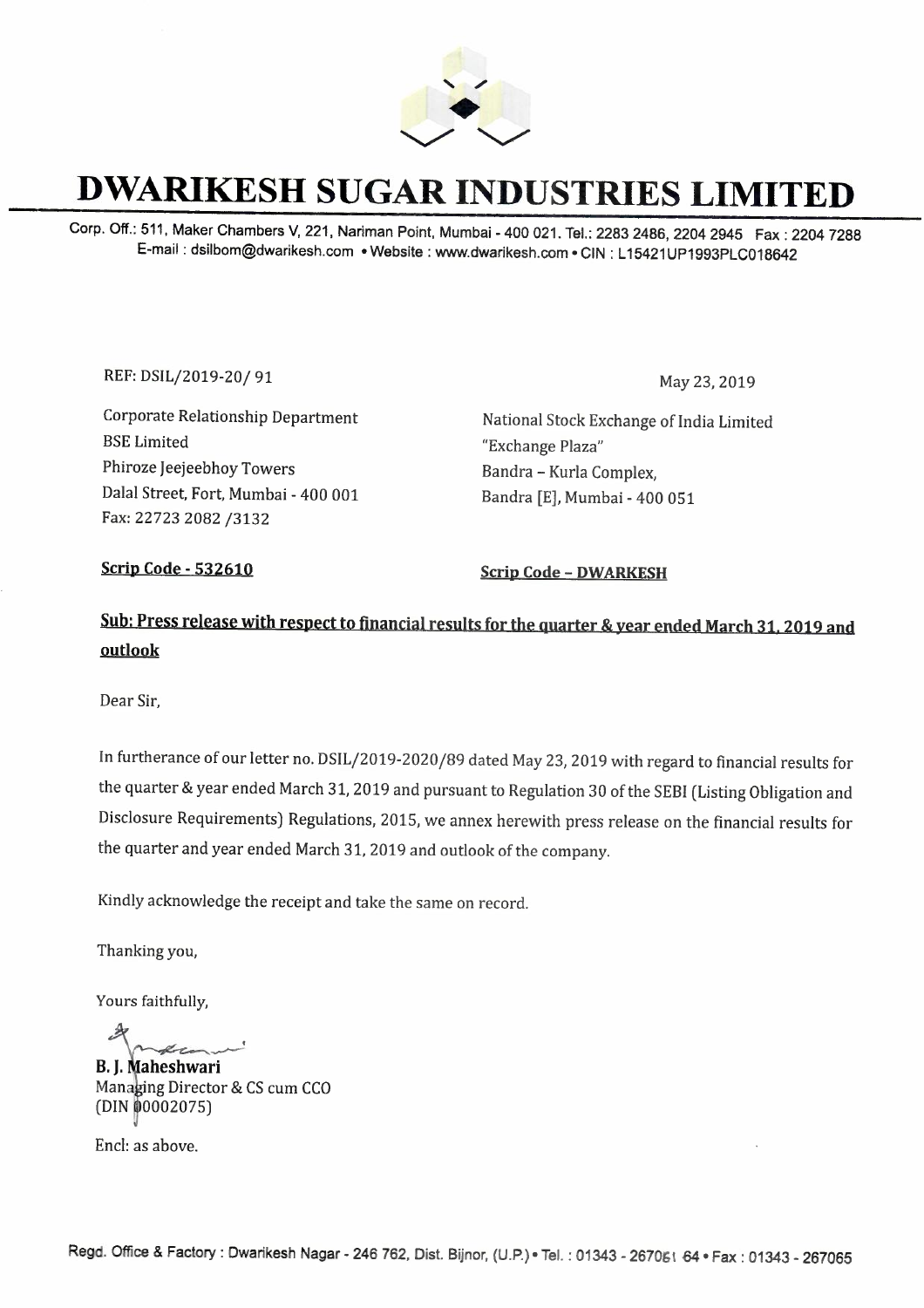

Dwarikesh Sugar Industries Limited

# Media Release

May 23, 2019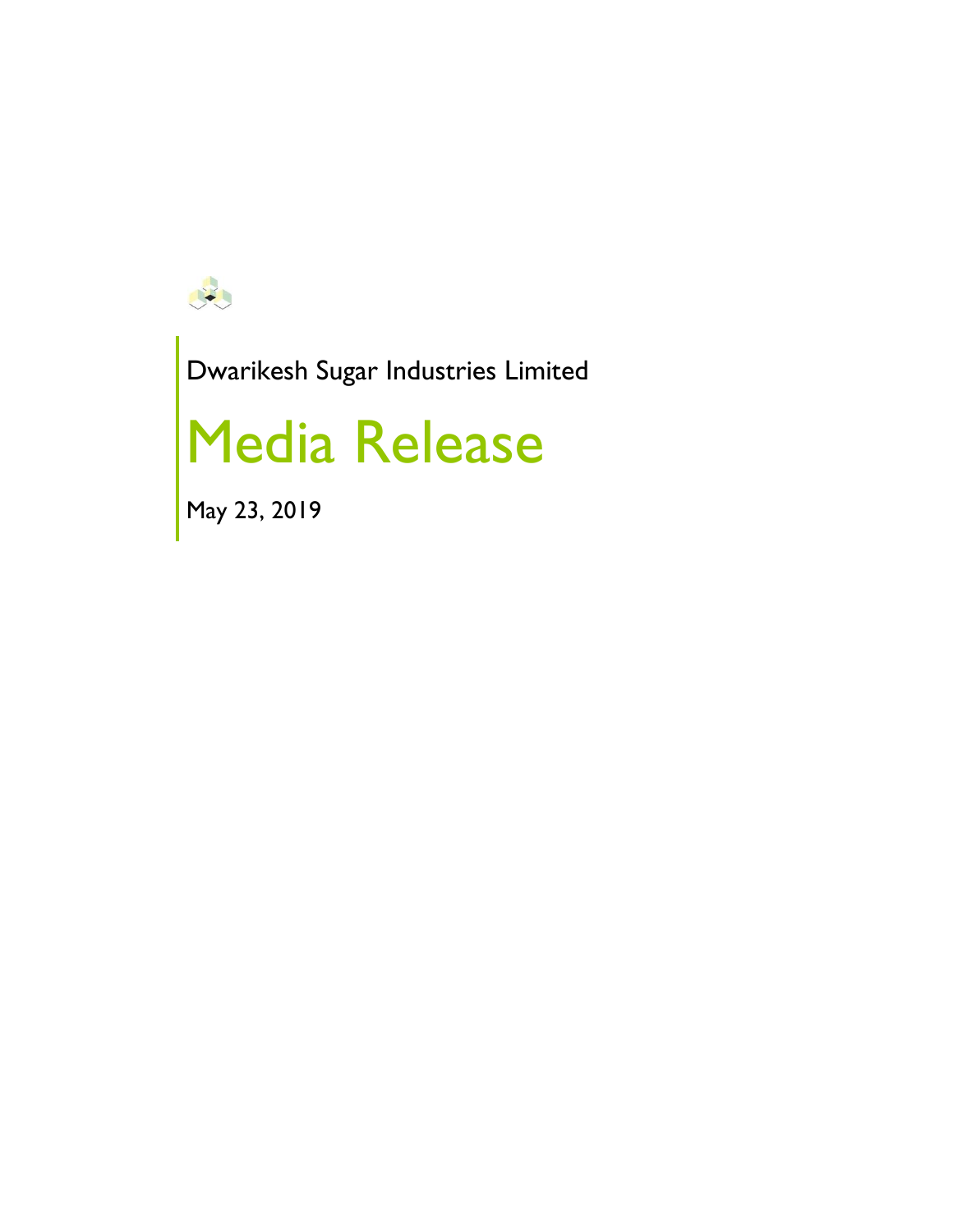#### **Results Highlights:**

|                | <b>Total Income</b>     | <b>PAT</b>              | <b>EPS</b>           |
|----------------|-------------------------|-------------------------|----------------------|
| <b>Q4 FY19</b> | <b>Rs. 214.09 crore</b> | <b>Rs. 32.35 crore</b>  | Rs. 1.72 per share   |
| <b>Q4 FY18</b> | <b>Rs. 354.00 crore</b> | <b>Rs.</b> (9.21) crore | Rs. (0.49) per share |
| FY19           | Rs. 1,120.22 crore      | Rs. 95.11 crore         | Rs. 5.05 per share   |
| <b>FY18</b>    | Rs. 1,475.76 crore      | <b>Rs. 101.45 crore</b> | Rs. 5.39 per share   |

**Mumbai, May 23, 2019:** [Dwarikesh Sugar Industries Ltd,](http://www.dwarikesh.com/) today announced its audited financial results for the quarter and year ended March 31, 2019. The company reported a total income of Rs. 214.09 crore and profit after tax of Rs. 32.35 crore during Q4 FY19 as compared to total income of Rs. 354.00 crore and loss after tax of Rs. 9.21 crore during the corresponding quarter last year.

For FY 2019, the company reported a total income of Rs. 1,120.22 crore and profit after tax of Rs. 95.11 crore as compared to total income of Rs. 1,475.76 crore and profit after tax of Rs. 101.45 crore during FY 2018.

"We continue with our efforts towards improving operating efficiencies and controlling costs. It is expected that Indian sugar industry will produce around 33.0 million tons of sugar during SS 2018-19. Sugar prices domestically continue to be range bound between Rs. 3,100 and Rs. 3,200 per quintal. On date the company has executed contracted quantity in pursuance to the MIEQ scheme for export of 5 million tons of sugar."

> **Vijay S. Banka, Managing Director, Dwarikesh Sugar Industries Ltd.**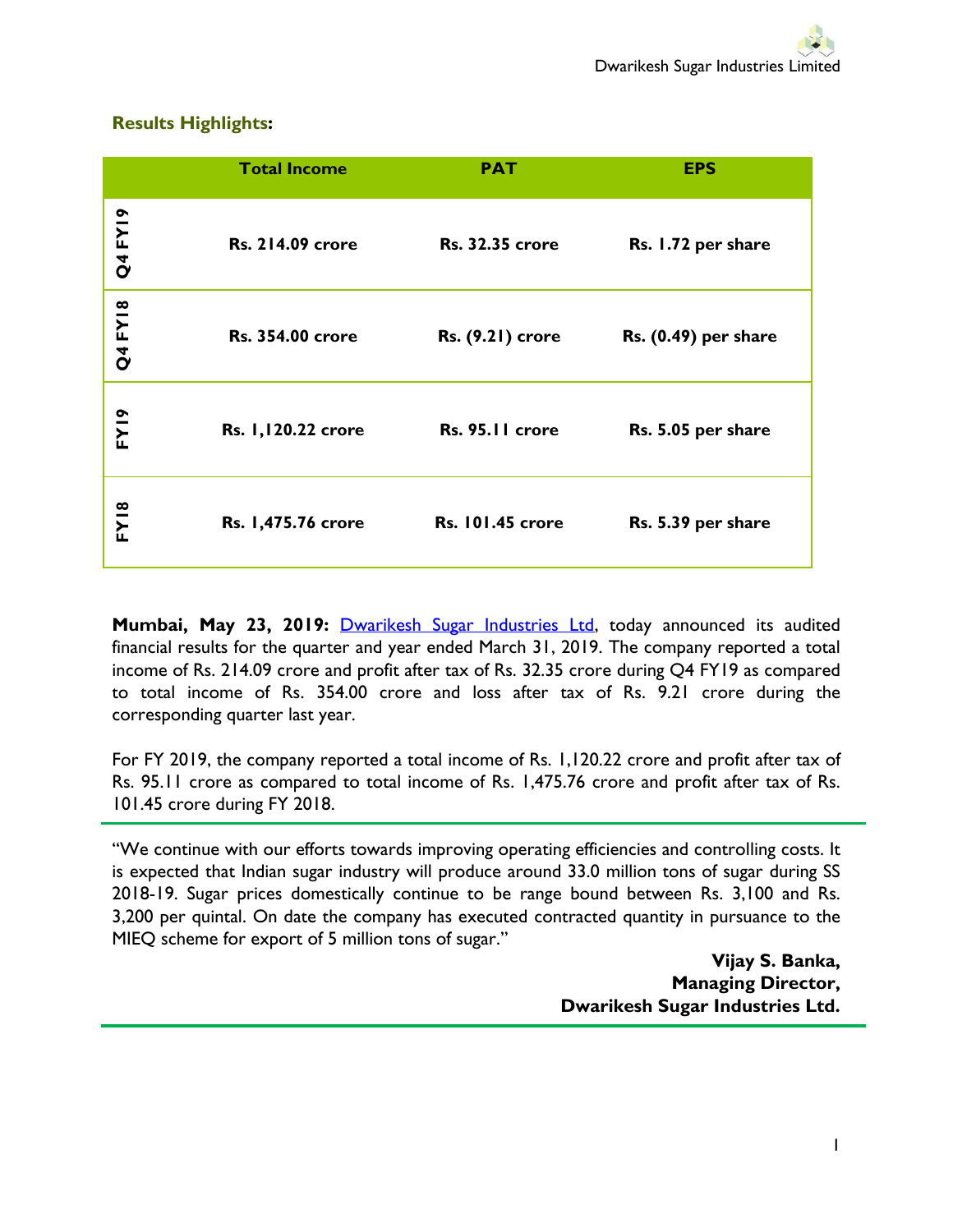|                                   | <b>Figures in INR crore except EPS</b> |                |          |             |  |
|-----------------------------------|----------------------------------------|----------------|----------|-------------|--|
|                                   | <b>Q4 FY19</b>                         | <b>Q4 FY18</b> | FY19     | <b>FY18</b> |  |
| <b>Total Income</b>               | 214.09                                 | 354.00         | 1,120.22 | 1,475.76    |  |
| <b>EBIDTA</b>                     | 55.99                                  | (7.67)         | 165.15   | 159.97      |  |
| <b>Finance cost</b>               | 8.78                                   | 7.08           | 21.26    | 25.31       |  |
| <b>EBDT</b>                       | 47.21                                  | (14.75)        | 143.89   | 134.66      |  |
| <b>PBT</b>                        | 38.69                                  | (22.95)        | 110.94   | 102.16      |  |
| Tax                               | 6.34                                   | (13.74)        | 15.83    | 0.71        |  |
| <b>PAT</b>                        | 32.35                                  | (9.21)         | 95.11    | 101.45      |  |
| <b>Other Comprehensive Income</b> | (0.76)                                 | 1.73           | 2.67     | 1.02        |  |
| <b>Total Comprehensive Income</b> | 31.59                                  | (7.48)         | 97.78    | 102.47      |  |
| <b>EPS Rs. Per share</b>          | 1.72                                   | (0.49)         | 5.05     | 5.39        |  |

#### **Key highlights of P&L Statement:**

**\* Total income, in periods prior to 1st July, 2017, includes excise duty** 

#### **Snapshot of performance:**

- Sugar sold during Q4 FY19 5.17 lakh quintals [includes raw sugar export of 1.34 lakh quintals (Q4 FY18 –nil). White sugar of 3.83 lakh quintals was sold at an average realization of Rs. 3,101 per quintal] vis-à-vis 9.45 lakh quintals sold during Q4 FY18 at an average realization of Rs. 3,077 per quintal
- Sugar sold during FY19 31.77 lakh quintals [includes raw sugar export of 1.34 lakh quintals (FY18 –nil). White sugar of 30.43 lakh quintals was sold at an average realization of Rs. 2,997 per quintal] vis-à-vis 37.36 lakh quintals sold du ring FY18 at an average realization of Rs. 3,465 per quintal
- Sugar stock as on  $31^{st}$  March, 2019 was 28.02 lakh quintals including 3.66 lakh quintals of raw sugar for export.
- $\blacksquare$  Long term rating accorded by ICRA is maintained at A+ with stable outlook
- **Short term rating accorded to the Company by ICRA for CP program of Rs.300 crore is also** maintained at A1 +
- **The company has embarked upon a project for expansion of its distillery capacity at estimated** project cost of around Rs 146 crore for an additional 100 KLPD plant. The progress of the project execution is as per schedule and it is expected that the expanded capacity will be operational during November 2019.
- Term Loan outstanding on 31<sup>st</sup> March, 2019 is Rs 153.35 crore which includes Rs 134.48 crore under SEFASU 2018 (funded by the State Government of Uttar Pradesh to clear sugar cane dues of SS 2017-18) at ROI of 5% per annum. Balance of Rs 18.87 crore represents loan availed from bank till  $31<sup>st</sup>$  March, 2019 for distillery expansion project. The company also has outstanding preference shares of Rs. 15.00 crore due for redemption in FY 2020-21.